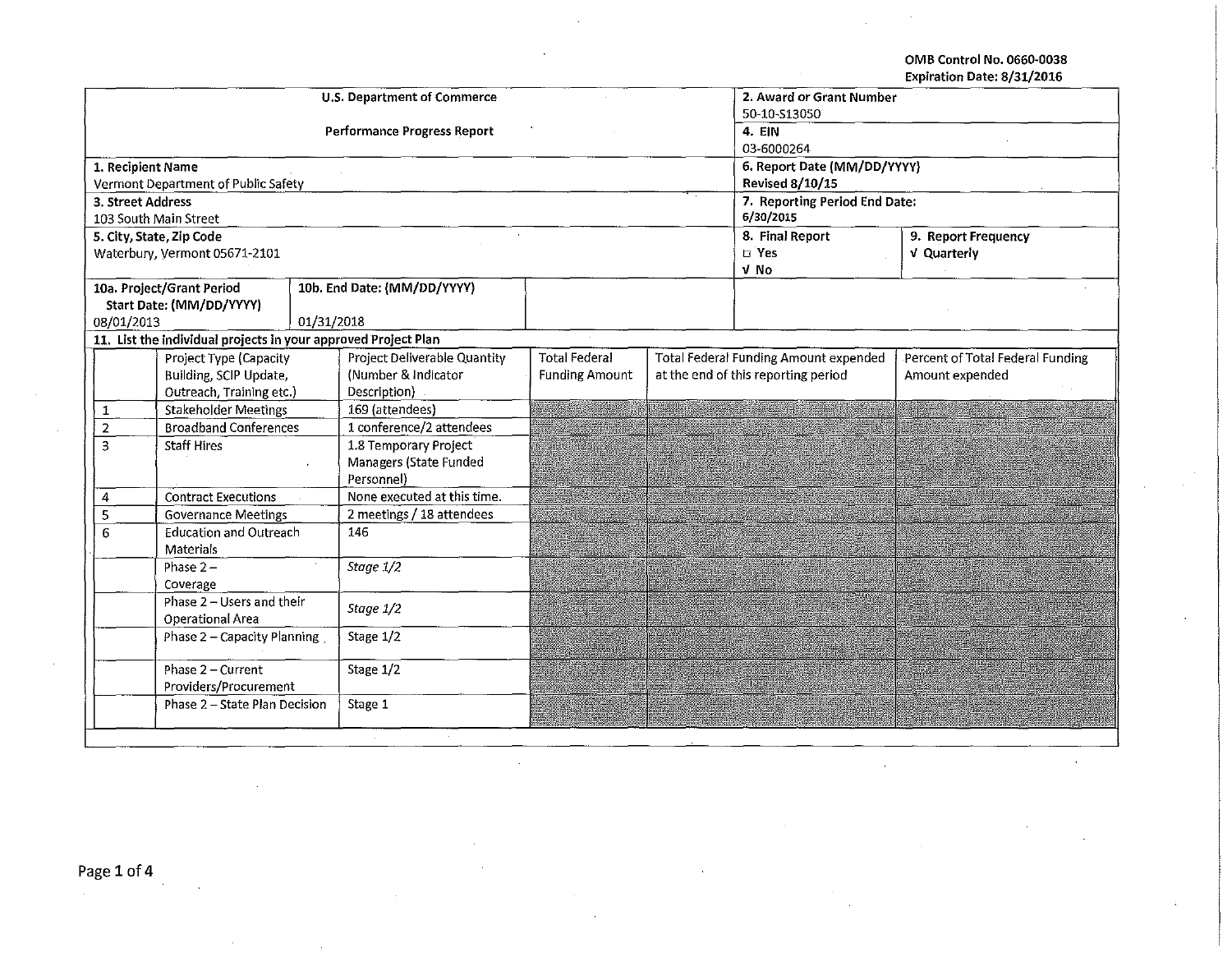**lla. Describe your progress meeting each major activity/milestone approved in the Baseline Report for this project; any challenges or obstacles encountered and mitigation strategies you have employed; planned major activities for the next quarter; and any additional project milestones or information.** 

In the Quarter ending 6/30/15 Vermont has made significant progress with activities and milestones on the SLIGP grant. In this reporting period alone we talked with over 200 people regarding FirstNet and Vermont's planning activities to prepare for the National Public Safety Broadband Network / First Net. During this quarter Vermont has:

- Continued to meet regularly as the Public Safety Broadband Commission. See Meeting minutes here: http://psbc.vermont.gov/content/meeting-minutes-and-agendas
- Adopted a statewide Education and Outreach Plan as well as a Data Collection Plan
- Successfully launched a stand along Public Safety Broadband Commission Website for Education and Outreach: www.psbc.vermont.gov
- Held a successful state consultation with 69 members of Vermont's Public Safety Community.
- Initiated Phase two Activities including; Data Collection, Users and their Operational Areas, Capacity Planning, Current Providers/Procurement. We plan to draft our State Plan Decision document by 12/31/15
- Created a sub-group called the Coverage Work Group, as part of the Commission to work on FirstNet's Coverage Priorities exercise for the 9/30/15 deadline.
- Fully staffed a temporary outreach team for Data Collection to meet the 9/30/15 deadline. The three person outreach team is working on a minimum of a 75% survey return rate for 850 surveys. Through careful planning and diligence, the team has turned up 260 surveys in under one month. On this trajectory we anticipate that we will be able to get a 75% answer rate for the targeted group of 850 Public Safety Entities in Vermont. Currently we have 30% rate of completion on a scale of 100% or 43% complete on a 75% answer rate.
- Scheduled Outreach / Educational meetings throughout Vermont's 14 Counties: http://psbc.vermont.gov/calendar/month/2015-07
- Scheduled to attend Conferences for Law, Fire, EMS, and Emergency Management in the upcoming quarter

One challenge we currently have is accessing the right data sets to map calls for service for Police, Fire, and EMS. We anticipate that resources will line up in time for the 9/30/15 deliverable to FirstNet and are modifying our technical requirements to ensure the turnaround of this data for handoff to our future GIS vendor.

11b. If the project team anticipates requesting any changes to the approved Baseline Report in the next quarter, describe those below. Note that any substantive changes to the **Baseline Report must be approved by the Department of Commerce before implementation.** 

**No changes are anticipated at this time. However, we reserve the right to make changes as the Vermont program continues to develop.** 

**llc. Provide any other information that would be useful to NTIA as it assesses this project's progress.** 

Our match funding is not in proportion as we have intended due to our budget being revised according to Phase II of this award. Once we receive approval we will update our budget and costs will be moved to accurately reflect the match.

Page 2 of 4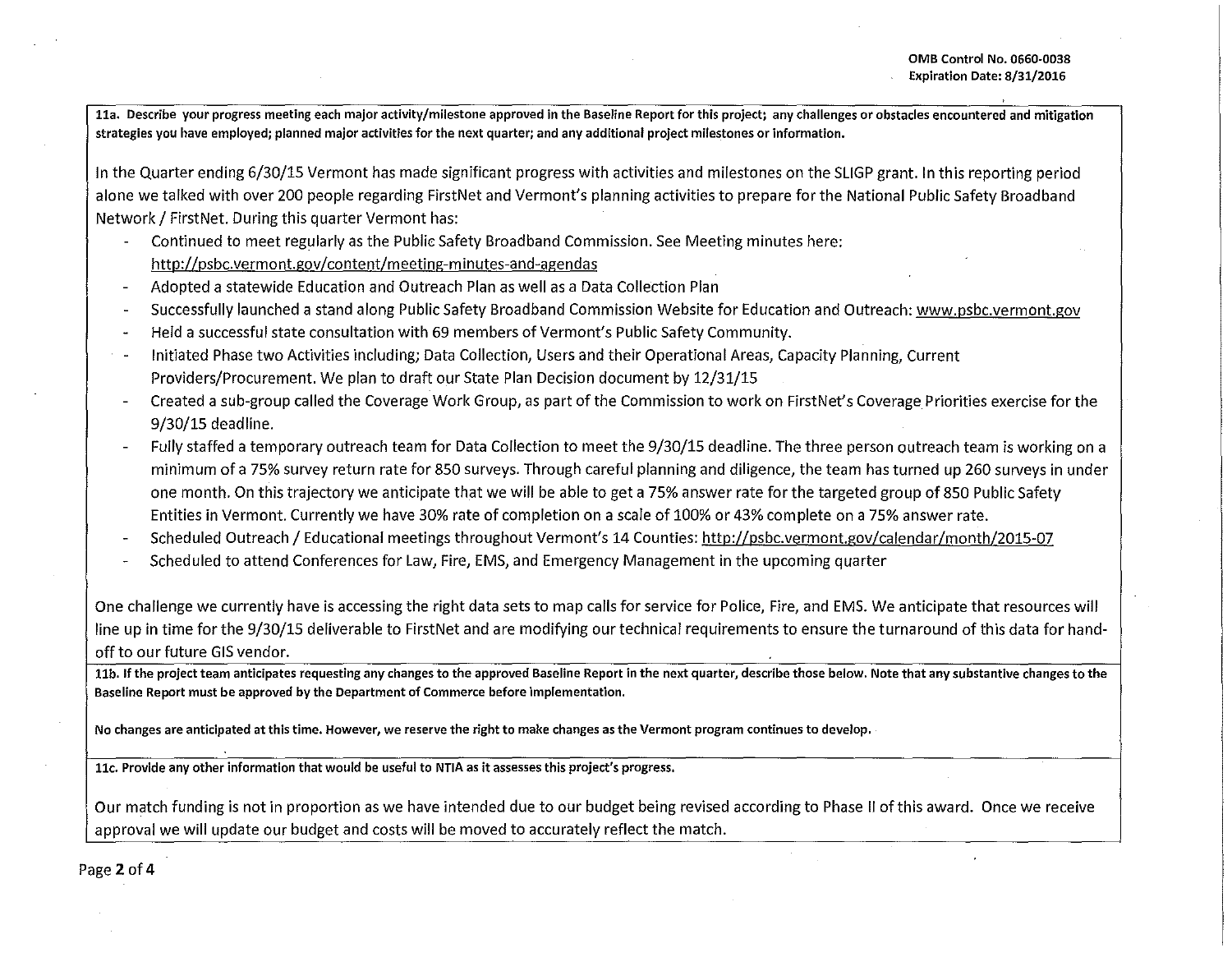**lld. Describe any success stories or best practices you have identified. Please be as specific as possible.** 

Success Stories: The state consultation was a success, as we had almost 70 attendees from diverse areas of the public safety community. I heard from several attendees after the meeting who reported that the Use Cases that were presented by Vermont's public safety practitioners gave them more understanding and clarity on what the goals are of FirstNet. One person said that seeing Vermont's Search and Rescue Coordinator show how outcomes are so different in areas that have broadband service versus areas that lack broadband service helped her put in to perspective the significance of the FirstNet network. In the Search and Rescue Use Case the Coordinator showed how a successful mission of recovering a lost skier is made easy by mobile broadband, but that in another scenario where a mentally disabled child was reported lost in the wilderness, in an area that lacks cell service, the outcomes was very different.

Additionally, we are happy with the successful launch of our outreach and education website: www.psbc.vermont.gov. We have received positive feedback from site visitors and continue to refer inquiries to the site. It has proven to be an invaluable resource in our data collection efforts as well. We have the survey posted on the site and we provide a help document for the survey as well: http://psbc.vermont.gov/data-collection. **12. Personnel** 

12a. If the project is not fully staffed, describe how any lack of staffing may impact the project's time line and when the project will be fully staffed.

12b. Staffing Table

|                                                                                                                                                                                                                           | <b>Job Title</b>    | FTE %            |                 |                                                                                |       |      | Project(s) Assigned    |                        | Change                 |
|---------------------------------------------------------------------------------------------------------------------------------------------------------------------------------------------------------------------------|---------------------|------------------|-----------------|--------------------------------------------------------------------------------|-------|------|------------------------|------------------------|------------------------|
| IT Project Manager IV                                                                                                                                                                                                     |                     |                  | 100%            | Managing Education and Outreach, Project Management of SLIGP, and contractor / |       |      |                        |                        |                        |
|                                                                                                                                                                                                                           |                     |                  |                 | sub-contractor management                                                      |       |      |                        |                        |                        |
| 100%<br><b>Project Manager</b>                                                                                                                                                                                            |                     |                  |                 | Temporary 100% FTE - not to exceed 1,280 hours (State Funded Personnel)        |       |      |                        |                        |                        |
| 100%<br>Project Manager                                                                                                                                                                                                   |                     |                  |                 | Temporary 100% FTE - not to exceed 1,280 hours (State Funded Personnel)        |       |      |                        |                        |                        |
| 100%<br><b>Project Manager</b>                                                                                                                                                                                            |                     |                  |                 | Temporary 100% FTE - not to exceed 1,280 hours (State Funded Personnel)        |       |      |                        |                        |                        |
| Add Row<br><b>Remove Row</b><br>13. Subcontracts (Vendors and/or Subrecipients)<br>13a. Subcontracts Table -- Include all subcontractors. The totals from this table must equal the "Subcontracts Total" in Question 14f. |                     |                  |                 |                                                                                |       |      |                        |                        |                        |
|                                                                                                                                                                                                                           |                     |                  |                 |                                                                                |       |      |                        |                        |                        |
| Name                                                                                                                                                                                                                      | Subcontract Purpose | Type             | RFP/RFQ         | Contract                                                                       | Start | End. | <b>Total Federal</b>   | Total Matching         | Project and % Assigned |
|                                                                                                                                                                                                                           |                     | (Vendor/Subrec.) | Issued<br>(Y/N) | Executed<br>(Y/N)                                                              | Date  | Date | <b>Funds Allocated</b> | <b>Funds Allocated</b> |                        |